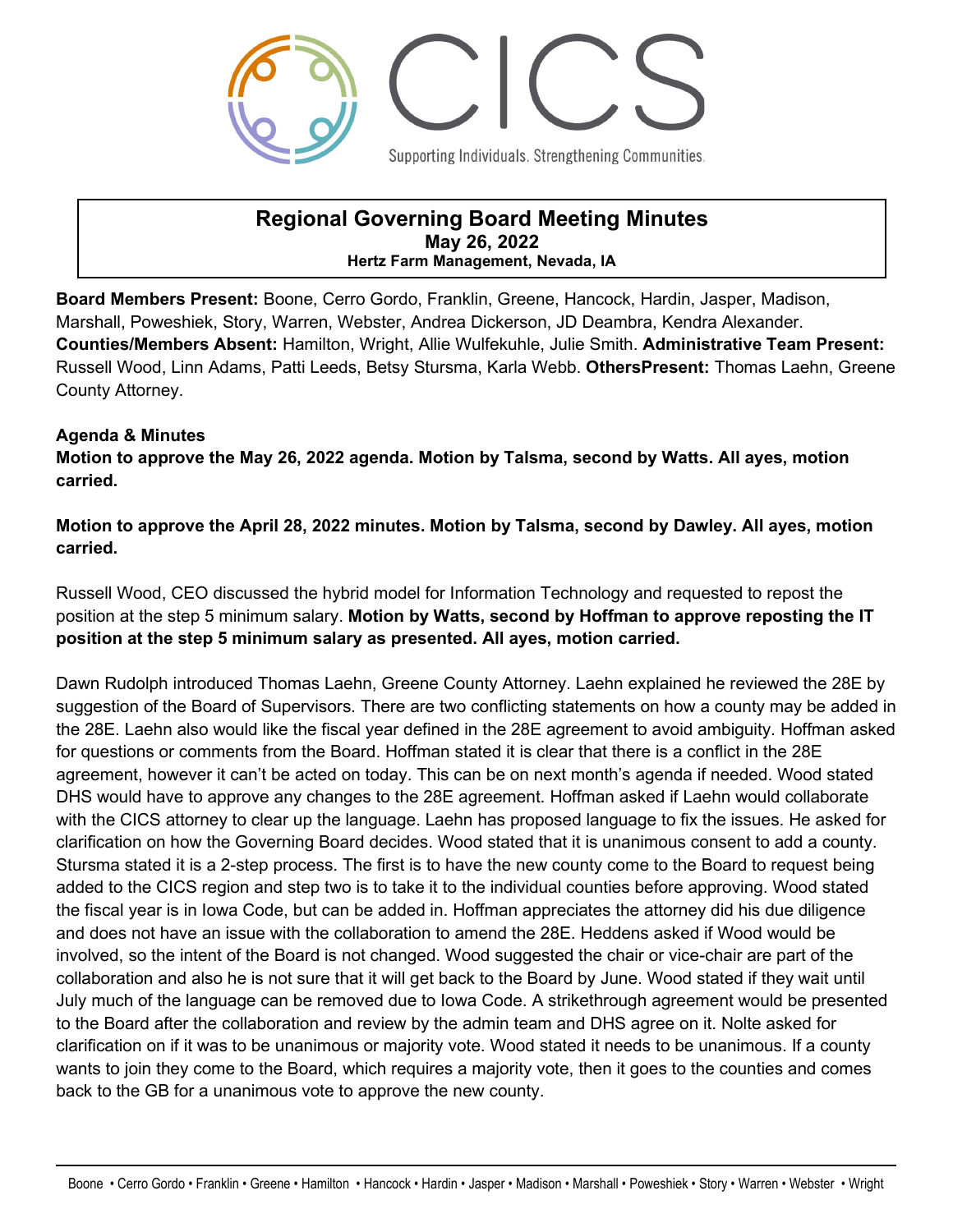## Finance Officer Betsy Stursma shared the claims report for May 3 and 17, 2022. **Motion by Heddens, second by Talsma to approve claims. All ayes, motion carried on roll call vote. Stursma also provided the April expenditure report.**

Stursma brought the Board up-to-date on Fund 10. As of July 2, Fund 10 will no longer exist. She has reached out to all county auditors for their end of April fund balance and projections for May and June. In mid-June an initial check will be sent to the fiscal agent with the bulk of Fund 10. At the end of June 30 auditors are asked to do a handwritten check to the fiscal agent to close out the remaining balance.

Stursma is continuing to work with counties on occupancy in county controlled buildings. June 15 is the cutoff for agreements for occupancy to be able to be paid on the last claims run. Wood commented that a lot of lease agreements state on or before July 1. There is one county remaining for agreements to occupancy. If there are any county IT departments that need CICS to make changes, the administrative team would request that they reach out quickly. Wood clarified that some counties will allow CICS to stay on the county network and some counties will not. CICS just needs to know what needs to be done.

Planning and Development Officer Patti Leeds stated there was one proposal received for IRSH for a 4 bedroom IRSH home, meeting all requirements needed for an IRSH. They are currently enrolled with Medicaid. There is a property in Mason City that would be remodeled and they are asking for the remodeling costs of the home to be able to provide IRSH at that location. They have agreed to work with CICS to contribute to the outcome measurements for the region. December is their projection to be up and running. The budget was less than what was expected. Wood stated the action made today would be to instruct Admin to work with 43 North Iowa to move forward with the proposal. The final action would be in June for deciding whether to approve the final contract. Access fees were discussed. IRSH has a cap on what Medicaid will fund. The region pays the difference if it is over the cap. There has been discussion that the actual cost for IRSH will be higher than the cap. If so, legislation would have to increase the cap in the future if it needs to be changed. CICS will only pay an access fee if it is above the cap. **Motion by Watts, seconded by DeKock to instruct CICS staff to negotiate with 43 North Iowa**. Kretzinger wanted clarification on the utilization of the facility. Is this only for CICS clients, or is this for any region to use. Wood stated that it may be possible to put in the contract if the Board would like it to be only for CICS clients. Wood stated if someone moves in from another county they would be gaining residency in CICS anyway. Clifton asked for information regarding upkeep of the home. Leeds stated it is a house they already own, upkeep would have to be discussed with 43 North Iowa. Watts was questioning the ability to expand in the future. Wood stated IRSH can only be 5 beds max and this location is proposed as a 4-bed. **All ayes, motion carried.**

Hoffman spoke with a law enforcement officer recently about trainings. Hoffman asked if sending those recommendations to Leeds was the proper procedure. Leeds is fine with that and in the future that will be appropriate also. Hoffman asked if CICS backfills if reserve officers are needed to cover shifts. Wood stated mileage, meals, lodging and reserves for shift coverage if needed. Hoffman encouraged the Board to bring suggestions if they run across anything that would fit for CICS to train on, etc.

**Operations Officer Karla Webb presented the contract with explained the onboarding cost and the monthly** cost of the Heartland Business Systems (HBS) IT contract. There is a help desk option for staff to be able to reach out to. They require devices to be updated within 3 years (NOTE THAT SINCE THE MEETING HBS HAS CLARIFIED THAT 5 YEARS WOULD BE ACCEPTABLE), some devices may need to be replaced. Franklin County IT looked at the agreement and had no concerns about the contract. Heddens asked if there is